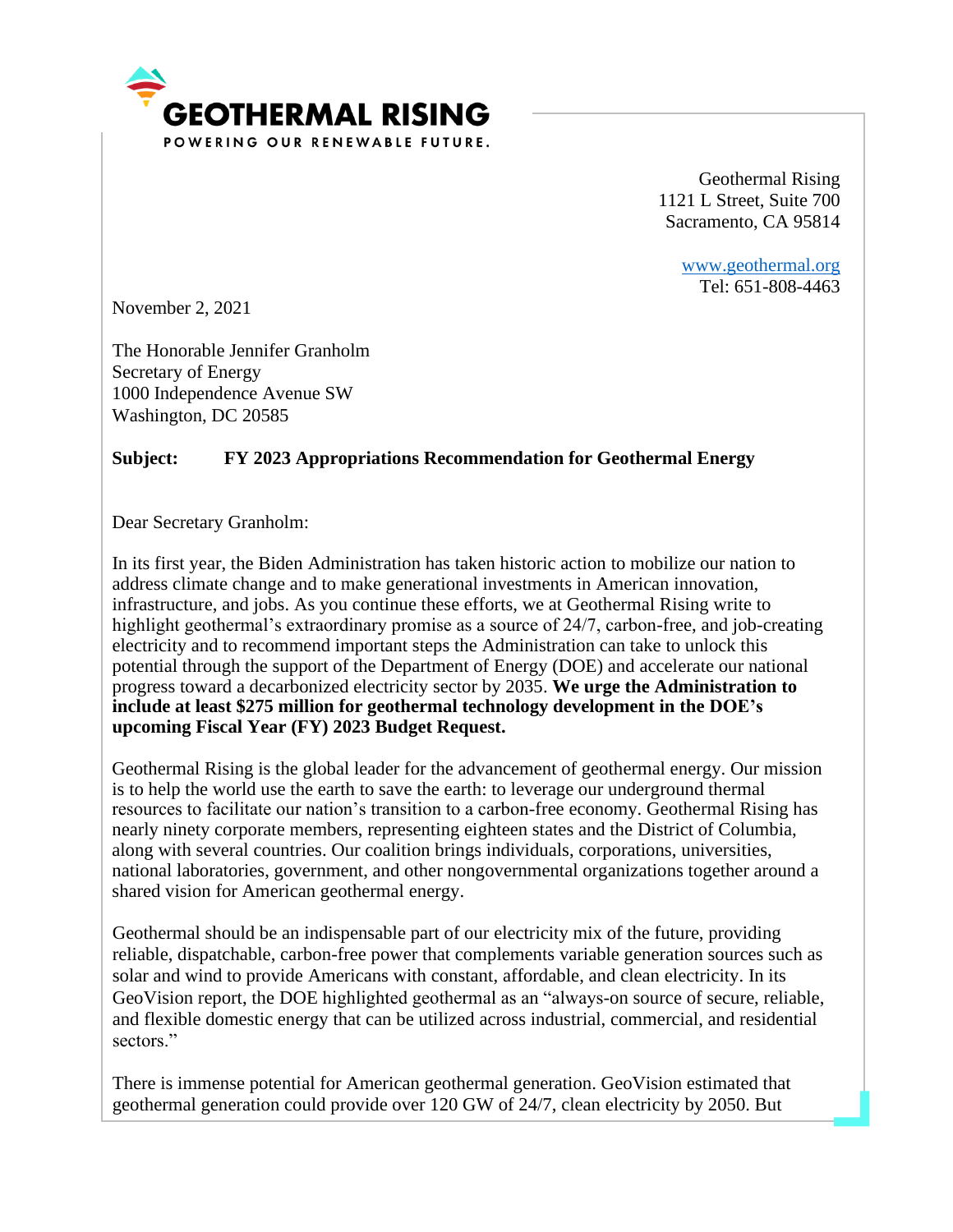

GeoVision's estimates are just the start: since the report's 2019 release, pioneering companies and federally funded projects have started to unlock shallower, lower-temperature geothermal resources, supplementing the GeoVision-projected amount with over 30 GW of additional geothermal generation. The right blend of federal investment, sound public policy, and bureaucratic streamlining could unleash this and more.

On top of generation, geothermal projects are an engine for job creation and economic growth across the country. In 2020, the geothermal industry employed [over 8,000 people](https://www.energy.gov/us-energy-employment-jobs-report-useer) in the United States. There is massive potential for growth: the National Renewable Energy Laboratory's (NREL) JEDI model has estimated each new geothermal plant creates tens of thousands of construction and operational jobs, including many positions that require workers with oil and gas skill sets.

Today, as GeoVision noted, our nation has "tapped only a fraction of its abundant geothermal resources." Now is the time for the federal government to take action to unleash geothermal's future by providing the resources and shaping the policies necessary to demonstrate and deploy these technologies, create jobs, and spur economic growth across the country.

Many promising geothermal technologies, including those developed with support of the DOE and its successful Frontier Observatory for Research in Geothermal Energy (FORGE) program, are on the cusp of commercialization and could bring this power production capacity and job creation into reality. But the demonstration projects necessary to scale FORGE-developed innovations are highly capital-intensive, and additional federal support is necessary to bridge the innovation 'valley of death' that can prevent promising innovations from reaching the market.

The requested \$275 million would help position geothermal energy to serve as a key enabling technology for the Biden Administration's climate and job creation goals. In particular, this investment would support several next-generation geothermal technology demonstration projects. Such projects are necessary to provide FORGE-developed innovations with a pathway to market but can require equity investments of over \$50 million to unlock the technological advances necessary for commercialization.

It also would facilitate substantial progress at FORGE, encourage large-scale direct use demonstrations, and create support for geothermal projects that incorporate critical mineral extraction or other innovative and job-creating technological approaches. And while the requested \$275 million would represent a significant increase over prior year geothermal appropriations, this investment would accelerate geothermal's ability to play a key role in the grid of the future, complementing intermittent resources, facilitating retirement of dirtier generation, and creating good paying jobs that are accessible to hard working Americans, including many with oil and gas backgrounds.

Geothermal energy is the Earth's most plentiful and sustainable energy source and should power America's renewable energy future. We urge the Administration to invest in geothermal